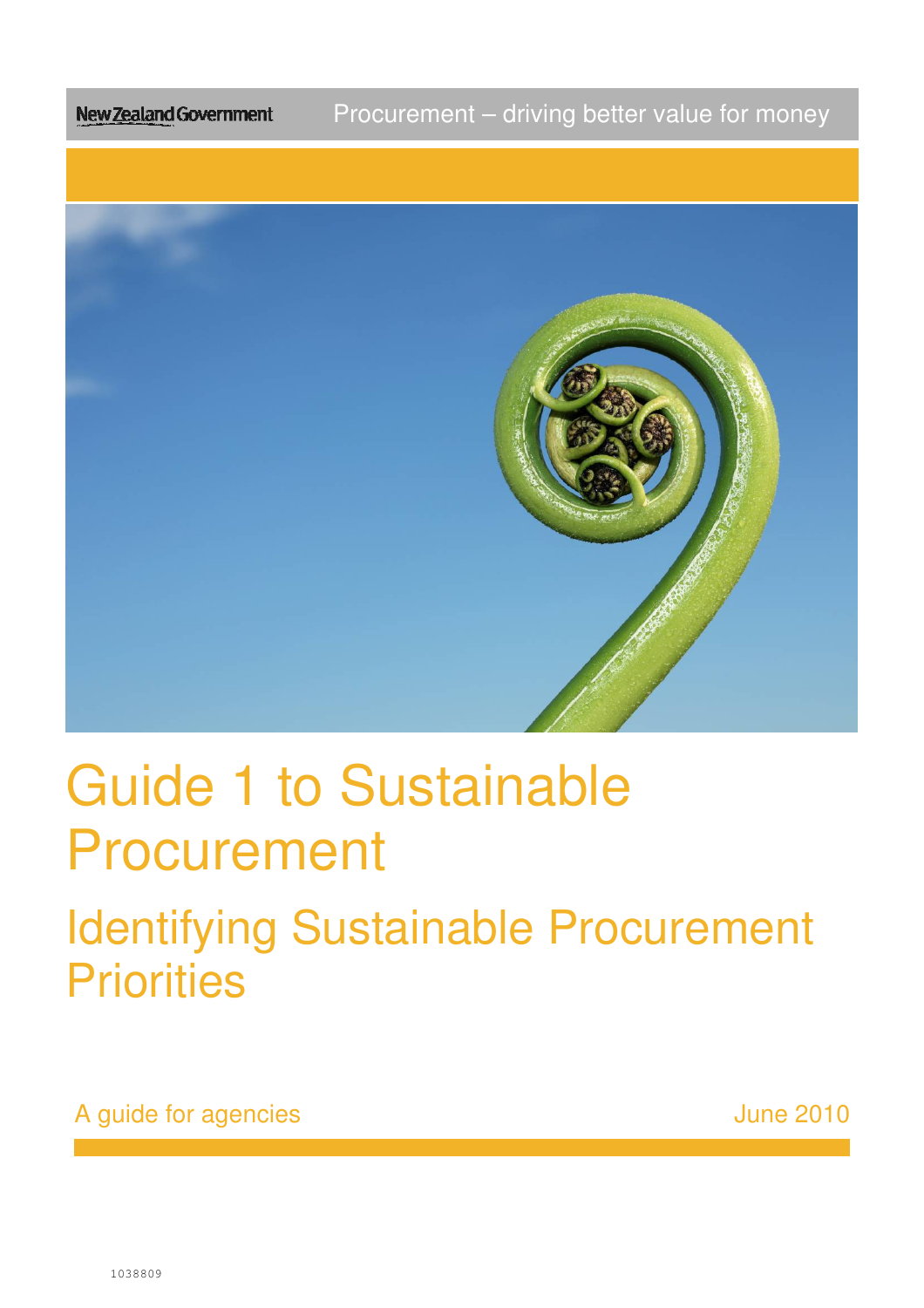This guide is part of a series of documents focussed on 'Integrating Sustainable Procurement into Practice'. This material was developed by Sustainable Procurement Limited for the United Nations Marrakech Taskforce for Sustainable Procurement of which the New Zealand government is a member. The series is based around a typical procurement process with a guide for each relevant stage as identified below:



Please see the separate guidance notes referenced for other stages of the procurement process.

#### First Published June 2010

Government Procurement Development Group | Ministry of Economic Development PO Box 1473 | Wellington | New Zealand | http://www.med.govt.nz | http://www.procurement.govt.nz



This work is licensed under the Creative Commons Attribution-Noncommercial-Share Alike 3.0 New Zealand License. In essence you are free to copy, distribute and adapt the work noncommercially, as long as you attribute the work to the Copyright Crown and abide by the other licence terms.

> To view a copy of this license, visit http://www.creativecommons.org.nz Please note that no departmental or governmental emblem, logo or Coat of Arms may be used in any way that infringes any provision of the Flags, Emblems, and Names Protection Act 1981. Attribution to the Crown should be in written form and not by reproduction of any such emblem, logo or Coat of Arms.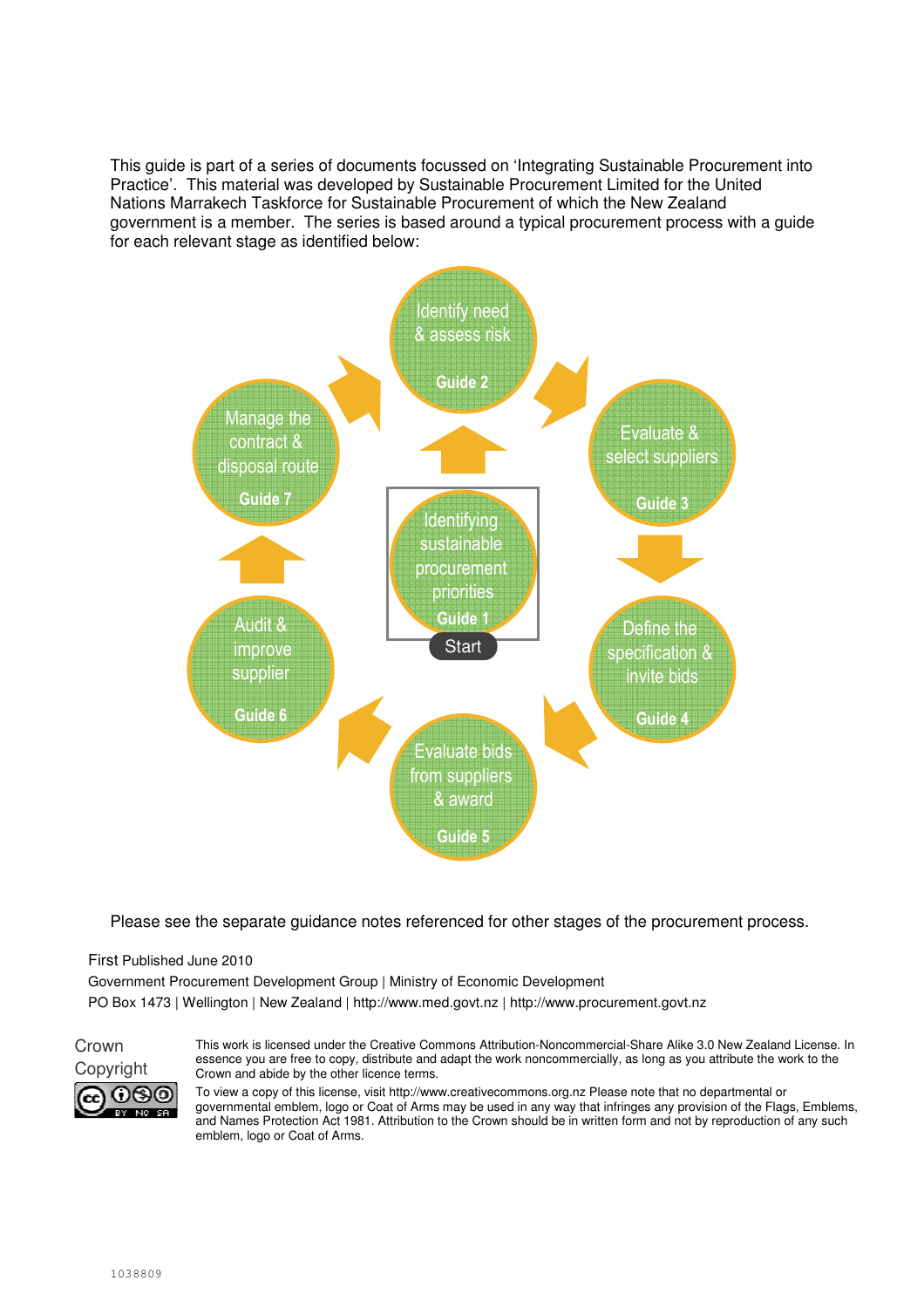## **Contents page**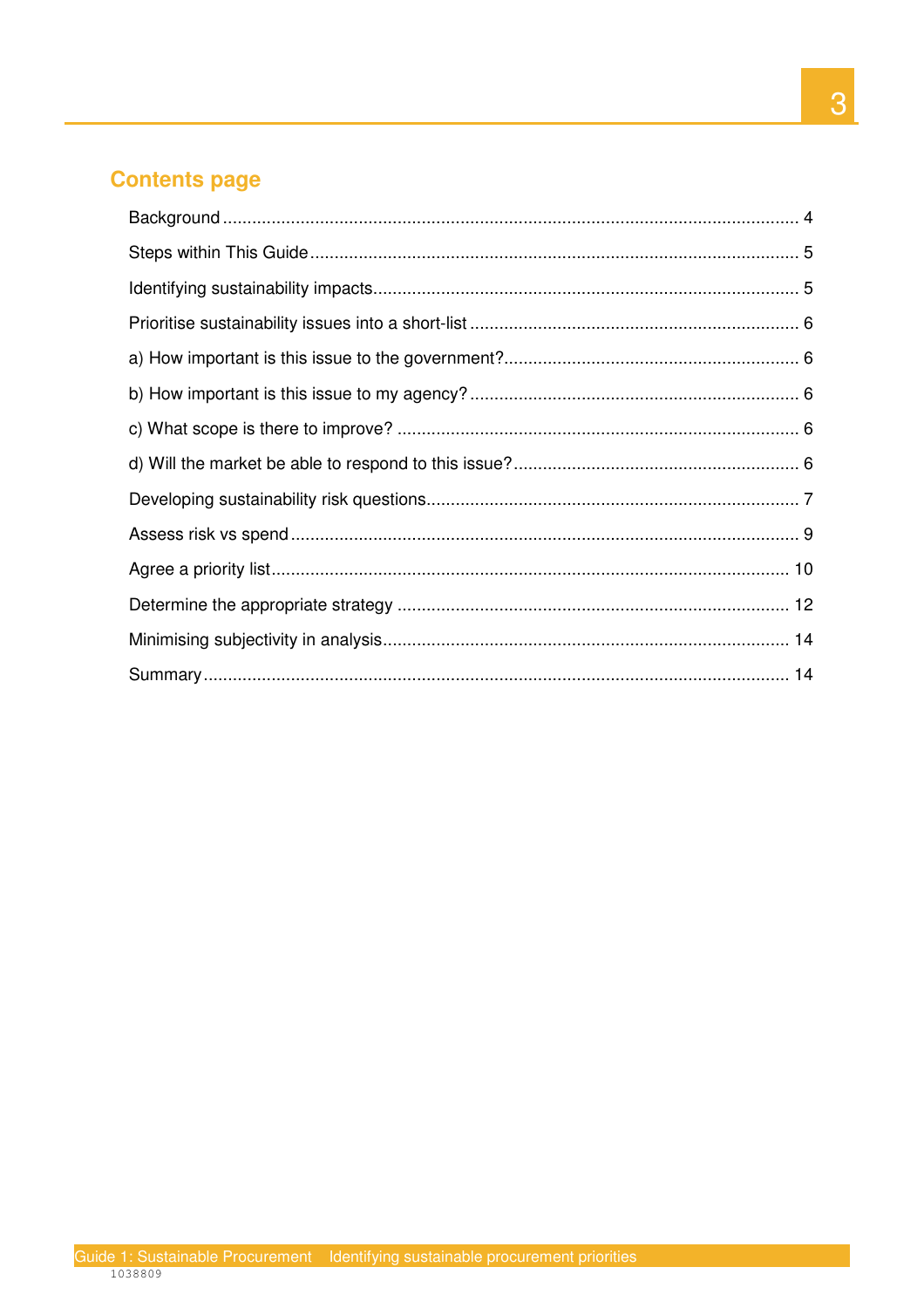## Has your agency identified the products/ services that have the highest economic, environmental or social impact?

## **Background**

 This guidance document gives a step-by-step explanation of the process, to identify and prioritise key sustainability impacts to inform your sustainable procurement approach. It then details how to turn these sustainability impacts into procurement risk questions, so that they can be used to prioritise commodities (goods, services and works) for sustainability improvement. Finally, it uses the prioritisation of these commodities to inform the procurement strategy that should be applied during the procurement process.

#### **Why is this Important?**

 By determining the areas of sustainability concern for your agency and then applying these to your procurement activities you can ensure that you are focussing your efforts in the right areas. It is therefore absolutely critical that you undertake an assessment of sustainability impacts and apply this to your procurement expenditure to determine priorities.

 Once completed, you may decide to focus on a range of issues from those that are high impact and high priority, but may be difficult to address such as construction. Coupled with a range of simpler, easier to address issues such as paper, energy efficient computers etc so that you can show some early success.

 There is no, right or wrong answer to the mix of priorities you identify and each country and organisation will have different needs. However, it is critical to ensure that high impact areas are not dismissed as too difficult and that the key sustainability concerns of the government and organisation are used to develop risk questions to guide procurers actions.

 This initial risk assessment forms the basis of the 'Integrating Sustainable Procurement into Practice' series. Using a risk based approach ensures that decisions taken by procurement are logical, structured and defendable under scrutiny. It is therefore essential that agencies undertake the actions detailed in this guidance as it informs all other aspects of sustainable procurement activity.

#### **Can it be made Simpler and Quicker?**

 The steps in the guide are as simple as possible given the importance of the task. However, what makes this assessment quick or slow is how much you deliberate on the specific issues. It is recommended that you make quick judgments on issues. If you have missed or misjudged anything it should be identified in consultation. It is also suggested that the assessment is undertaken by a small working group, say 3 people, working together quickly to brainstorm issues. If you can keep this group together, the task will get much faster as they begin to appreciate that many products and services have similar sustainability impacts.

#### **Problems Identifying Expenditure**

 This is a common problem in many agencies as to be able to easily identify expenditure you really need a computer system that categorises every procurement order against a common set of expenditure codes e.g. construction, management consultants, lap tops, stationery. Most agencies have some kind of expenditure coding, at its most basic form it may just be at a budget code level.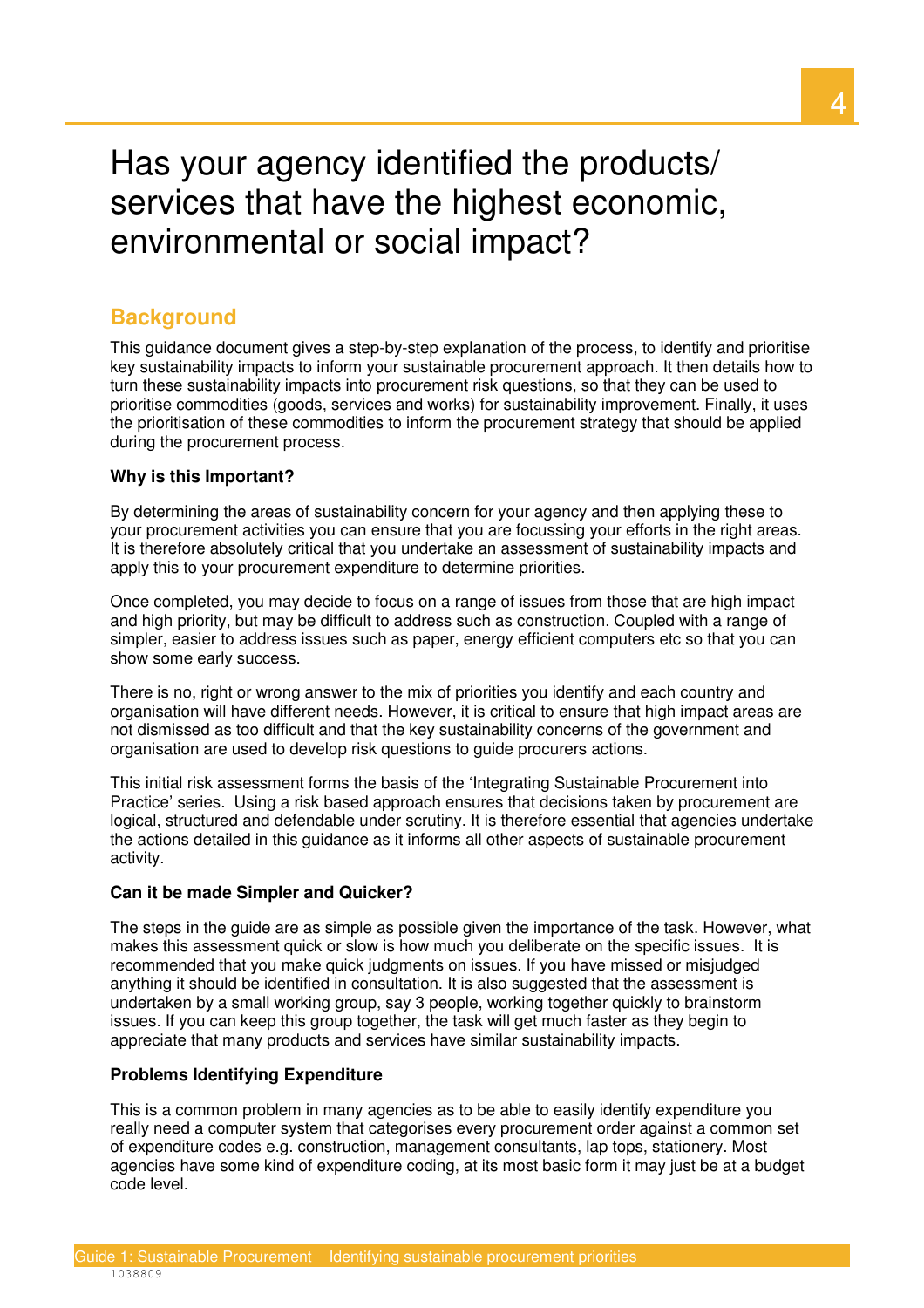The approach is to just get the best information you can, however basic it may be. If the information is too high level then, you will need to consult with Finance and other colleagues in the agency and estimate how much you spend on what. It must be recognised that expenditure analysis is as much about good procurement as sustainable procurement, because if you don't know how much you spend, how do you know you are getting the best deal from suppliers?

## How to use this guide

 The guide is structured in a chronological process, so you need to determine your current status in this activity and start at the appropriate stage of the guide. However, the guide does follow a logical order so it is recommended to start at the beginning and work through to avoid any confusion..

## **Steps within This Guide**



## **Identifying sustainability impacts**

 In taking a prioritised approach to sustainable procurement, one of the first actions necessary is to determine the key impacts or issues that you require your sustainable procurement approach to address. Sustainable procurement encompasses social, environmental and economic aspects and for any approach to be truly sustainable it must deal with all three aspects.

In developing an approach for a public sector organisation you first need to identify:

- Government sustainable procurement objectives (see www.procurement.govt.nz)
- Your individual agency's sustainable development objectives

 In this initial research you are trying to identify key sustainability themes or issues that could be delivered by a more sustainable procurement approach. This is an area that can be influenced through procurement by placing an increased focus on energy efficiency, logistics or the manufacturers own production processes. At an agency level, objectives may be placed on such issues as supporting local business or protecting the organisations reputation etc.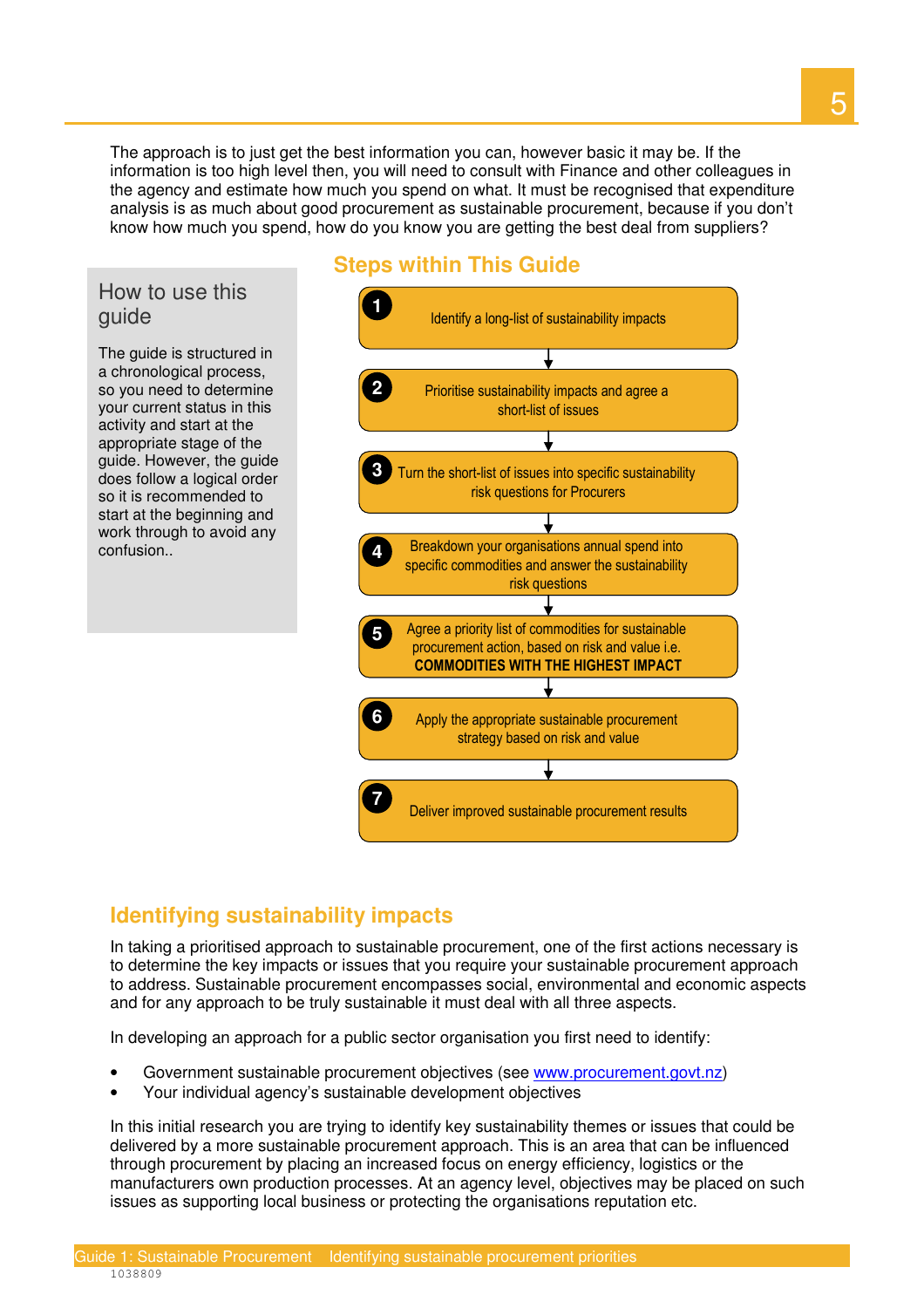The approach here is to create a long-list of possible issues and impacts that your approach to sustainable procurement could support, for instance:

- Climate change
- Ozone depleting chemical eradication
- Natural resource use optimisation
- Waste minimisation
- Job creation
- Equality of people
- Fair pay for suppliers staff
- Economic regeneration
- Legal compliance
- Public image enhancement

 The above list is just a few examples of the issues that a more sustainable approach to procurement could begin to support.

 The next stage is to refine the long-list of possible sustainability issues to a short-list by prioritising these sustainability issues. The approach here is to eventually turn these issues into specific risk questions that a procurer can assess any purchase for. It also prioritises effort into the areas that are of greatest concern and have the highest scope for improvement.

## **Prioritise sustainability issues into a short-list**

 There is no exact science to this and indeed much of it may depend on the resource you have available or the political environment in which your agency operates. For example, you may have no choice but to deal with economic regeneration issues because that fits with your agency's focus; or indeed if you have limited resources you may decide just to focus on one issue such as climate change. However, to truly practice sustainable procurement the approach needs to be balanced, addressing social, environmental and economic issues.

 To prioritise issues you need to create a ranking system, rank each issue simply as Low, Medium or High, scoring 1, 2 or 3 points respectively and consider the following points:

 **a) How important is this issue to the government?** 

 What you are looking for here are specific targets or objectives that the government has made on an issue e.g. to reduce carbon dioxide emissions to 1990 levels or to create 10,000 new jobs etc

#### **b) How important is this issue to my agency?**

 What you are looking for here are specific targets or objectives that your agency has made on an issue e.g. to improve energy efficiency or to support apprenticeships to reduce local unemployment etc

#### **c) What scope is there to improve?**

 Here you need to think about how well the issue is currently addressed, if it is already well managed then there may be little scope to deliver any improvement. However, if the issue is not currently managed very well, you may be able to deliver increased benefits.

#### **d) Will the market be able to respond to this issue?**

 Rank this issue simply as unlikely, possible or definitely, scoring 1, 2 or 3 points respectively. You need to consider if suppliers will be able to support this initiative, this is not a popularity test as suppliers may be resistant to change. It is however, your judgement as to whether the industry in your location could deliver improvement in this issue.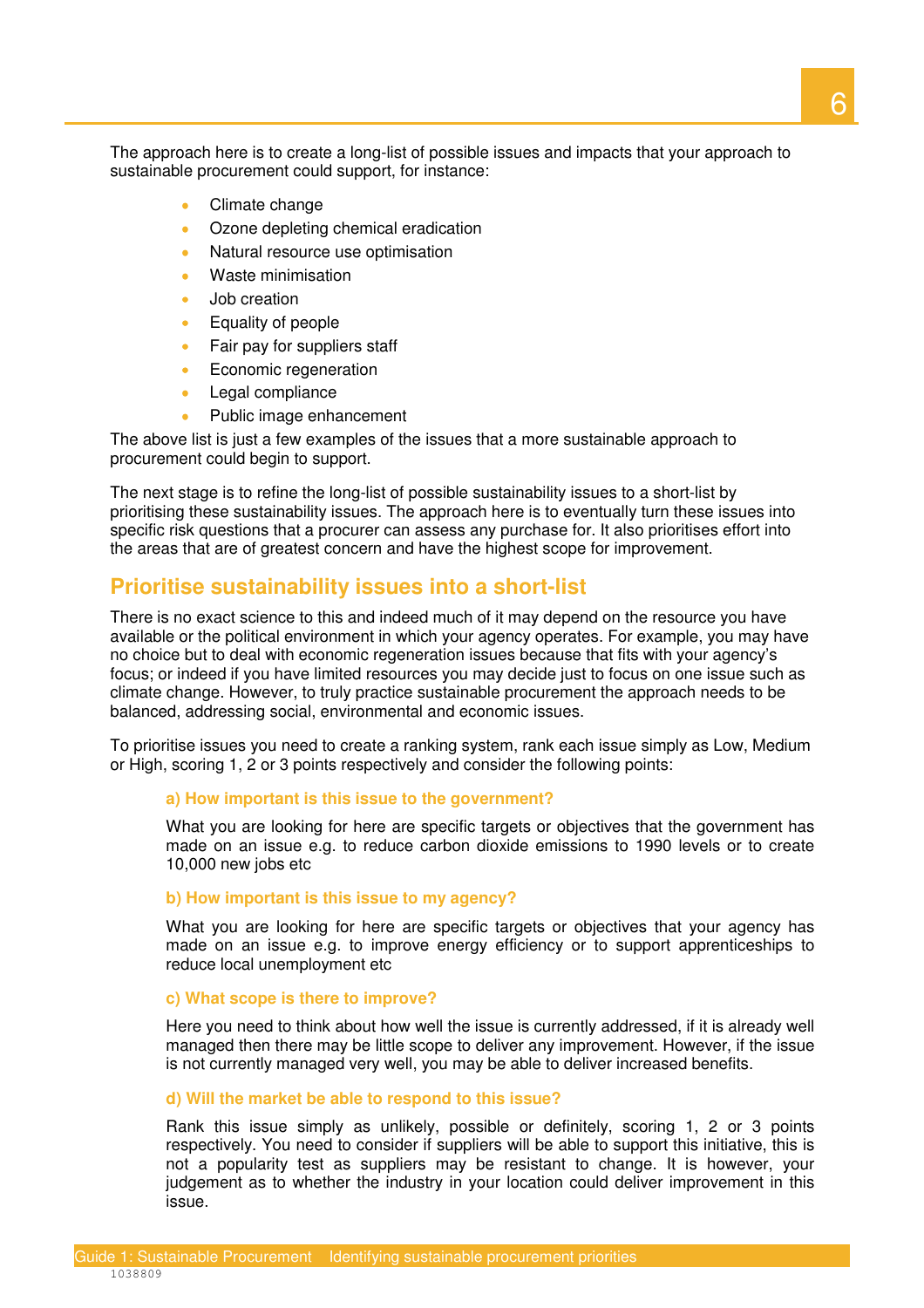So effectively you should end up with something that looks like this:

| <b>Issue</b>                                    | Government<br><b>Priority</b> | Agency<br><b>Priority</b> | <b>Scope</b><br>to<br><b>Improve</b> | <b>Market</b><br><b>Responsiveness</b> | Total |
|-------------------------------------------------|-------------------------------|---------------------------|--------------------------------------|----------------------------------------|-------|
| CO <sup>2</sup> Reduction                       | $High = 3$                    | $High = 3$                | $High = 3$                           | Definitely = $3$                       | 12    |
| <b>Ozone Protection</b>                         | Medium $= 2$                  | Medium $= 2$              | $Low = 1$                            | Definitely $=$ 3                       | 8     |
| <b>Natural</b><br><b>Resource</b><br><b>Use</b> | $High = 3$                    | $High = 3$                | Medium $= 2$                         | Possible $= 2$                         | 10    |
| <b>Public Image</b>                             | $High = 3$                    | $High = 3$                | $High = 3$                           | Possible $= 2$                         | 11    |
| <b>Fair Pay</b>                                 | Medium $= 2$                  | $High = 3$                | $High = 3$                           | $Low = 1$                              | 9     |
| <b>Legal Compliance</b>                         | $High = 3$                    | $High = 3$                | $Low = 1$                            | $High = 3$                             | 10    |
| <b>Economic</b><br><b>Regeneration</b>          | $High = 3$                    | Medium $= 2$              | Medium $= 2$                         | $Low = 1$                              | 8     |
| <b>Waste minimisation</b>                       | Medium $= 2$                  | Medium $= 2$              | Medium $= 2$                         | Possible $= 2$                         | 8     |

#### **Table 1 – Illustration of sustainability impact prioritisation**

#### Note: this list is an example only.

 Once you have this basic chart, you may wish to add additional criteria to refine the selection of sustainability issues depending on your operating environment. For most agencies there will be many issues and the above list should not be taken as the answer.

 Based on the example above (table 1), the rank order of issues for sustainable procurement in this agency would be:

- 1.  $CO<sup>2</sup>$  (Carbon dioxide) reduction
- 2. Public image protection and enhancement
- 3. Natural resource use efficiency
- $\overline{4}$ Legal compliance
- 5. Fair pay
- 6. Economic regeneration<br>7 Waste minimisation
- 7. Waste minimisation<br>8. Ozone protection
- 8. Ozone protection

 Now you have determined the proposed short-list of key sustainability issues, it is time to begin consultation with the stakeholders on the issues you plan to address. These stakeholders may include both internal colleagues as well as external organisations. The number of stakeholders will vary from agency to agency, but the point of this consultation is to check that the issues you have identified are appropriate to stakeholders needs. It is important that all are in agreement before proceeding to the next level. Once the short-list has been agreed, the next task is to turn the issues into procurement specific questions that can be used to assess proposed contracts or agency-wide spend for a specific good, service or work (commodity).

## **Developing sustainability risk questions**

 Having rationalised the sustainability issues to a short-list it is now necessary to turn these issues into specific questions that are more applicable to procurers. Let's use the following short-list as an example to take you through the logic, short-listed issues are:

1. CO<sup>2</sup> reduction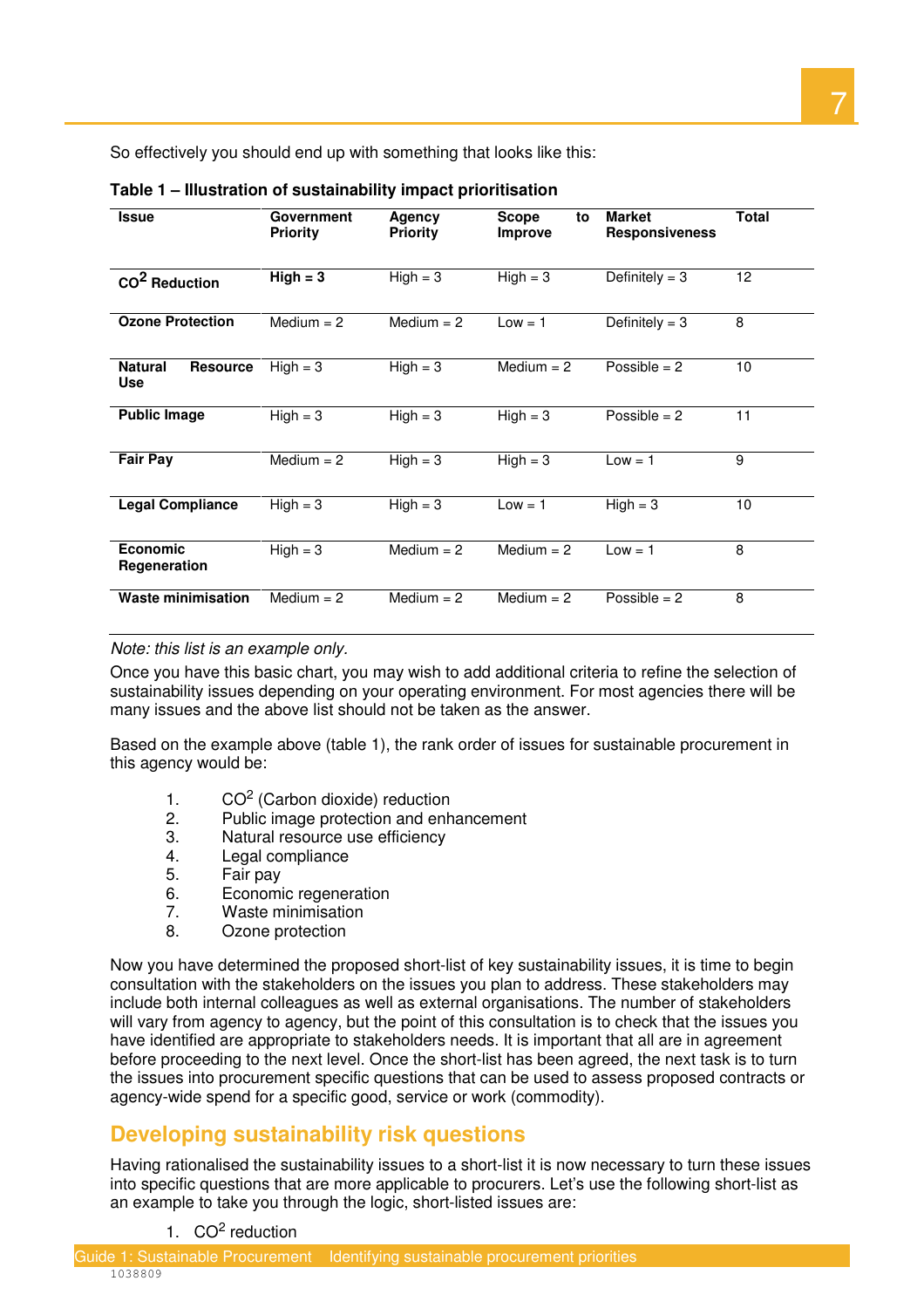- 2. Public image protection and enhancement
- 3. Efficient use of Natural resources uses
- 4. Legal compliance
- 5. Fair pay

 Firstly, remember, this is not an exact science, the best approach is to think about each issue and how procurement could support improvement. Using  $CO<sup>2</sup>$  reduction as an example, Procurement could focus on any of, energy in use, energy in production, distance goods travel, mode of transport for goods, energy impacts of raw materials etc. However, the approach in starting sustainable procurement is to keep the issues as simple as possible to begin with, enhancing them over time.

 When deciding which aspect of the CO2 reduction issues to focus on you must determine where you believe you have the biggest opportunity to make a difference, where the market will be most responsive and where the issue will be simplest to address. For this example let's look at CO2 during use.

 Using this approach of examining options it should be possible to determine key questions that could be applied to any procurement and form the basis of an initial risk assessment. These should ideally be kept generic to avoid unnecessary complexity for procurers. See example on Table 2 below.

| <b>Issue</b>                                        | <b>Risk Question</b>                                                                                                                         | <b>Notes</b>                                                                                                                                                                                                                                                                                                               |
|-----------------------------------------------------|----------------------------------------------------------------------------------------------------------------------------------------------|----------------------------------------------------------------------------------------------------------------------------------------------------------------------------------------------------------------------------------------------------------------------------------------------------------------------------|
| $CO2$ reduction                                     | Does the purchase have<br>potential for high-energy<br>consumption?                                                                          | Consider if the item or service being contracted for is<br>typically a high energy use such as a pump, a bus, a<br>service provider of power washing services etc.                                                                                                                                                         |
| Public<br>image<br>protection<br>and<br>enhancement | Is there a sustainability<br>risk to our organisations<br>reputation?                                                                        | Taking the answers to all the risk questions into<br>account, is there the potential for negative press<br>through the letting of this contract, possible areas<br>include timber, buying from big polluters, child labour in<br>the supply chain, switching suppliers and causing a<br>supplier to go out of business etc |
| Efficient<br>of<br>use<br>natural resources         | Is the product made of or<br>does the service provider<br>unsustainable<br>use<br>material?                                                  | This is a potentially complex question, in the first<br>instance consider if the materials that the product is<br>made or the service provider uses actually regenerates<br>itself within 50 years such as softwood timber, as<br>opposed to metals/ plastics which do not regenerate                                      |
| Legislative<br>compliance                           | industry<br>that<br>ls.<br>the<br>supplies this inspected by<br>Government<br>to<br>ensure<br>compliance<br>with<br>environmental standards? | In many instances, the most environmentally damaging<br>industries are inspected regularly.                                                                                                                                                                                                                                |
| Fair Pay                                            | Is there the likelihood of a<br>developing world supply<br>chain?                                                                            | Is this supplier operating in the developing world or in a<br>country that has difficulty enforcing a minimum wage?<br>E.g. Africa, South America, parts of Asia. This is often<br>the case for electronic components, metals, hardwoods,<br>textiles etc.                                                                 |

| Table 2 – Illustrative example of possible risk questions |  |  |
|-----------------------------------------------------------|--|--|
|-----------------------------------------------------------|--|--|

 NOTE: The questions highlighted in table 2 above are just an example designed to illustrate typical sustainability issues that could be addressed through a more sustainable approach to procurement.

 The questions in this example are generic so that they are equally applicable to all commodities (goods, services and works). However, it is important to recognise the limitations of this simplistic approach. The issues highlighted in table 2 are not going to be sufficient as the only sustainability assessment for many purchases, therefore a more detailed sustainability risk assessment will be needed for each case. See Guide 2 of this series.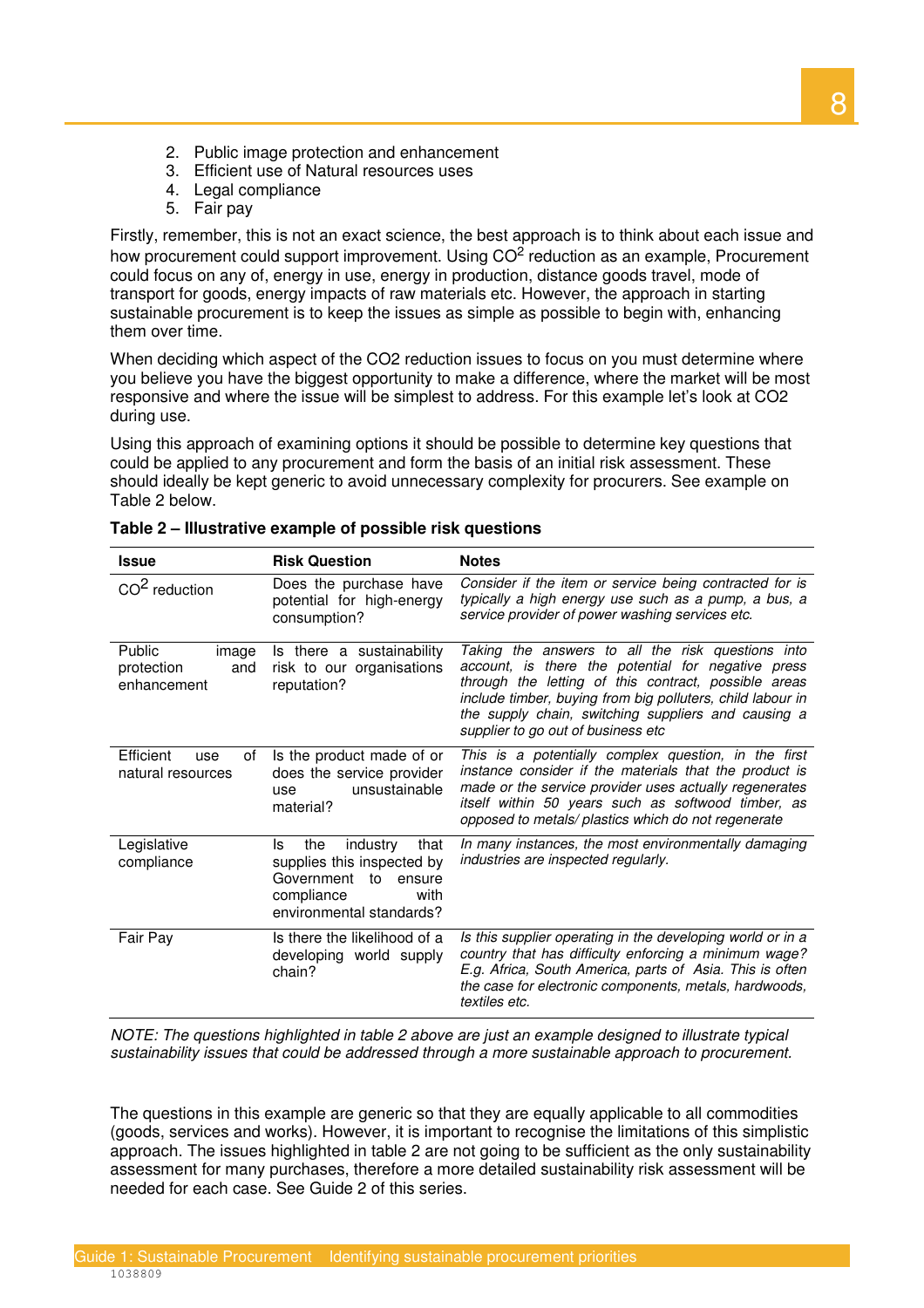## **Assess risk vs spend**

 Procurement in any agency has limited resource and cannot be expected to deal with all sustainability issues for all purchases. To avoid wasting time, it is important to have some form of prioritisation. This ensures that limited resources are not expended on commodities/contracts that are perceived to be high sustainability risk, but are in fact not as important as others.

 To prioritise procurement effort it is first necessary to undertake an agency wide expenditure analysis. Basically, to determine how much money is spent each year on different commodities within your agency. The ease or difficulty of this task will be dependent upon the degree of management information available from any information technology system. At best, it will be possible to get a very detailed list of precise expenditure for a vast range of commodities, at worst it may be nothing at all, in which case agencies are advised to estimate key expenditure using any budgetary information available. It is however, essential to determine as accurately as possible how much the agency spends and on what, in as much detail as possible. For example:

| Civil Engineering Construction - |   | \$1,000,000,000 |
|----------------------------------|---|-----------------|
| Buses                            |   | \$10,000,000    |
| Computer Equipment               |   | \$8,000,000     |
| Software Development             | - | \$7,500,000     |
| Electricity                      |   | \$5,000,000     |
| Furniture                        |   | \$4,000,000     |
| Textiles                         |   | \$3,000,000     |
| Paper                            |   | \$1,000,000     |
|                                  |   |                 |

Note: The above example is for illustrative purposes only.

 Agencies who lead in this field can analyse their exact expenditure to a cent level over thousands of specific items.

 Having analysed the agency's annual expenditure it is necessary to undertake a research/consultation exercise to determine if there are any forecast changes in expenditure patterns or indeed if any historic expenditure was a one off that may have distorted figures. For example, a new building project or major investment in IT infrastructure etc. The list should then be reviewed and amended to smooth out any peaks or troughs in expenditure, adding in any additional forecast expenditure patterns for the coming year. The expenditure list should then be ranked in spend order. For example:

| <b>Civil Engineering Construction</b> |   | \$825,000,000 |
|---------------------------------------|---|---------------|
| <b>New School Construction</b>        |   | \$25,000,000  |
| <b>Buses</b>                          |   | \$8,500,000   |
| <b>Computer Equipment</b>             |   | \$8,000,000   |
| Software Development                  | - | \$7,000,000   |
| Softwood Timber                       |   | \$5,000,000   |
| Hardwood                              |   | \$990,000     |
| <b>Textiles</b>                       |   | \$900,000     |
| <b>Recycled Paper</b>                 |   | \$700,000     |

 Having determined the amount of expenditure, it is now necessary to determine the indicative sustainability risk inherent in each commodity. This could be a lengthy and complex exercise and indeed to assess each area for all its sustainability impacts would be a huge exercise. However, the approach here is to apply the short-listed key sustainability questions identified earlier (see section 3) to all areas of expenditure to determine priorities.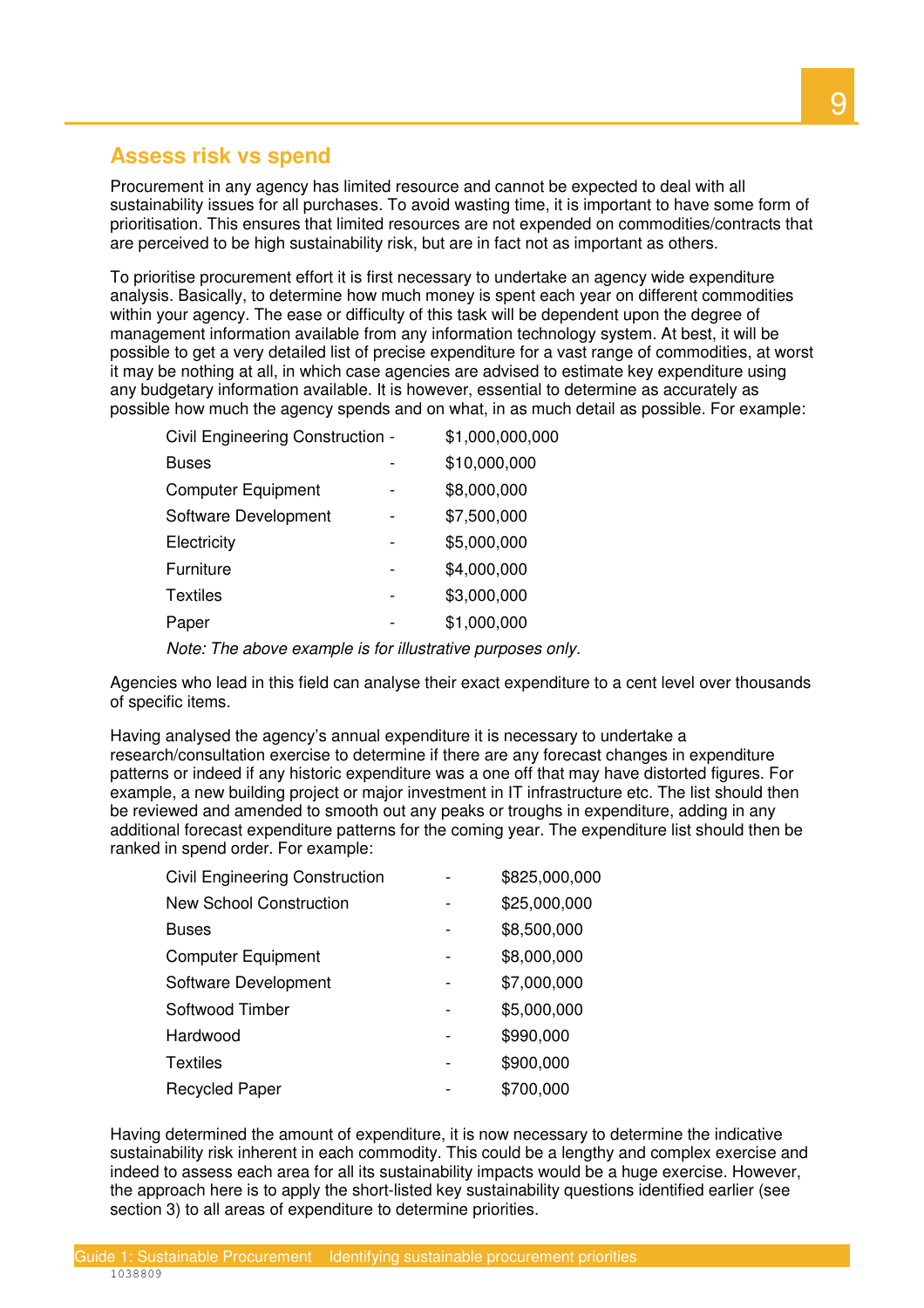This exercise cannot be undertaken in isolation and needs to be delivered by a small group, ideally the group should include someone who has expertise in sustainability issues. However, if such a person is not available, it is still possible to assess risks, but the process may be slower due to a lack of technical knowledge. In such a scenario it is suggested that additional consultation is undertaken to verify the assessments made.

 The approach is to take each expenditure area in turn and answer the key risk questions identified. For example:

#### **Table 3 – Illustrative example of simple risk assessment**

| <b>Risk Question</b>                                                                                                     | Answer    | <b>Notes</b>                                                                                                                                                                                |
|--------------------------------------------------------------------------------------------------------------------------|-----------|---------------------------------------------------------------------------------------------------------------------------------------------------------------------------------------------|
| Does the purchase have potential for<br>high-energy (Gas, Water, Electric,<br>Petroleum derivatives etc)<br>consumption? | Yes       | Computer equipment includes both<br>desktops and lap tops as well as<br>peripherals and servers. Due to the<br>volumes consumed, power use is a key<br>factor.                              |
| Is there a sustainability risk to our<br>organisations reputation?                                                       | Nο        | Whilst computer equipment has a<br>developing world supply chain, uses<br>energy and is often made of<br>unsustainable materials it is not typically<br>subject to pressure group scrutiny, |
| Is the product made of or does the<br>service provider use unsustainable<br>material?                                    | Yes       | Computer equipment is often made from<br>virgin non-renewable materials such as<br>plastic, metals etc.                                                                                     |
| Is the industry that supplies this<br>inspected by Government to ensure<br>compliance with environmental<br>standards?   | <b>No</b> | Given that the production of computer<br>equipment tends to occur overseas it<br>may be appropriate to consider whether<br>there are other bodies which can inspect<br>the supplier         |
| Is there the likelihood of a developing<br>world supply chain?                                                           | Yes       | It is highly likely that both product<br>assembly and component manufacture<br>will be in the developing world.                                                                             |

**Computer Equipment**  $$8,000,000$  annual spend

 Whilst this exercise may seem difficult, it can be completed relatively quickly. For example, some of the issues identified for Computer Equipment are applicable to other Electronic Equipment and can therefore be duplicated, speeding up the assessment process.

 To enable items to be ranked, it is suggested that questions answered "yes" are scored 1 point and "no" scored zero. The scores can then be totalled and ranked. It is suggested that the ranked commodities are consulted on within the organisation to verify the answers and the risk rank revised accordingly.

## **Agree a priority list**

 To summarise, having completed this expenditure and risk analysis exercise you now have two sources of key information, expenditure ranked by total spend and expenditure ranked by indicative sustainability risk. These two sources of information can now be used to identify sustainable procurement priorities by plotting specific commodities as precisely as possible on a matrix using expenditure and risks as follows.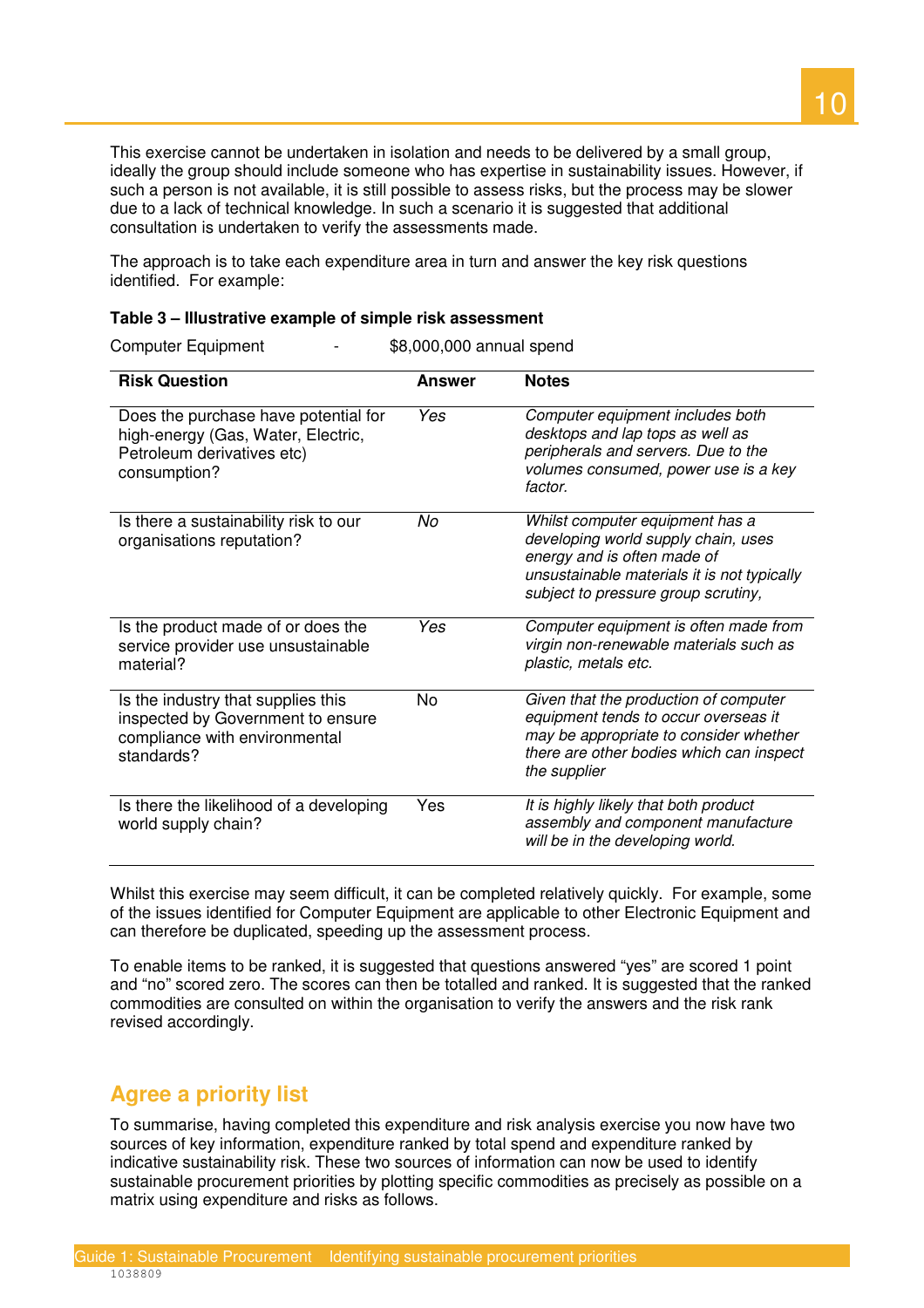

 **Table 4 – Illustrative example of sustainable procurement matrix** 

Source: Matrix based on original works courtesy of PMMS Consulting Group

 The value axis above is normally set at ½ percent of the organisations total external annual spend. In most organisations there will relatively few items that are above this level of spend, with numerous low expenditure items. Pareto<sup>1</sup> principles apply. The risk threshold is simply high and low, and judgement needs to be used on where to place specific commodities informed by the risk assessment undertaken.

 The four segments in table 4 relate to the indicative procurement strategy that should be considered when dealing with the sustainability impacts of procurement. The dashed line, indicates commodities that should be prioritised for sustainable procurement activity first (those in the shaded area). This encompasses items beyond the "critical" box, as there can be items that are only marginally outside the priority area, but with a small change would cross the line and become clear priorities. Such commodities need to be kept under regular review.

 The positioning of this dashed line to indicate priorities is not an exact science and judgement will have to be used to position it appropriately for each individual organisation. However, as an indication it should be positioned so that commodities that are very close to the "critical" box can be captured.

 In terms of priorities, the approach is to allocate resource in diagonal sweeps from top right, to bottom left through the commodities in the diagram. See table 5 below:

- Section 1 impact and are high spend for the agency. The highest priority items both a high sustainability
- Section 2 spend items and High value, but low risk items The medium priority items, as they encompas s bot h higher risk, but low
- Section 3 Lowest priority items, low risk and low value

 – Guide 1: Sustainable Procurement Identifying sustainable procurement priorities 1038809 Ξ

 $\overline{a}$ 

 1 The **Pareto principle** (also known as the **80-20 rule**, the **law of the vital few** and the **principle of factor sparsity**) states that, for many events, 80% of the effects comes from 20% of the causes.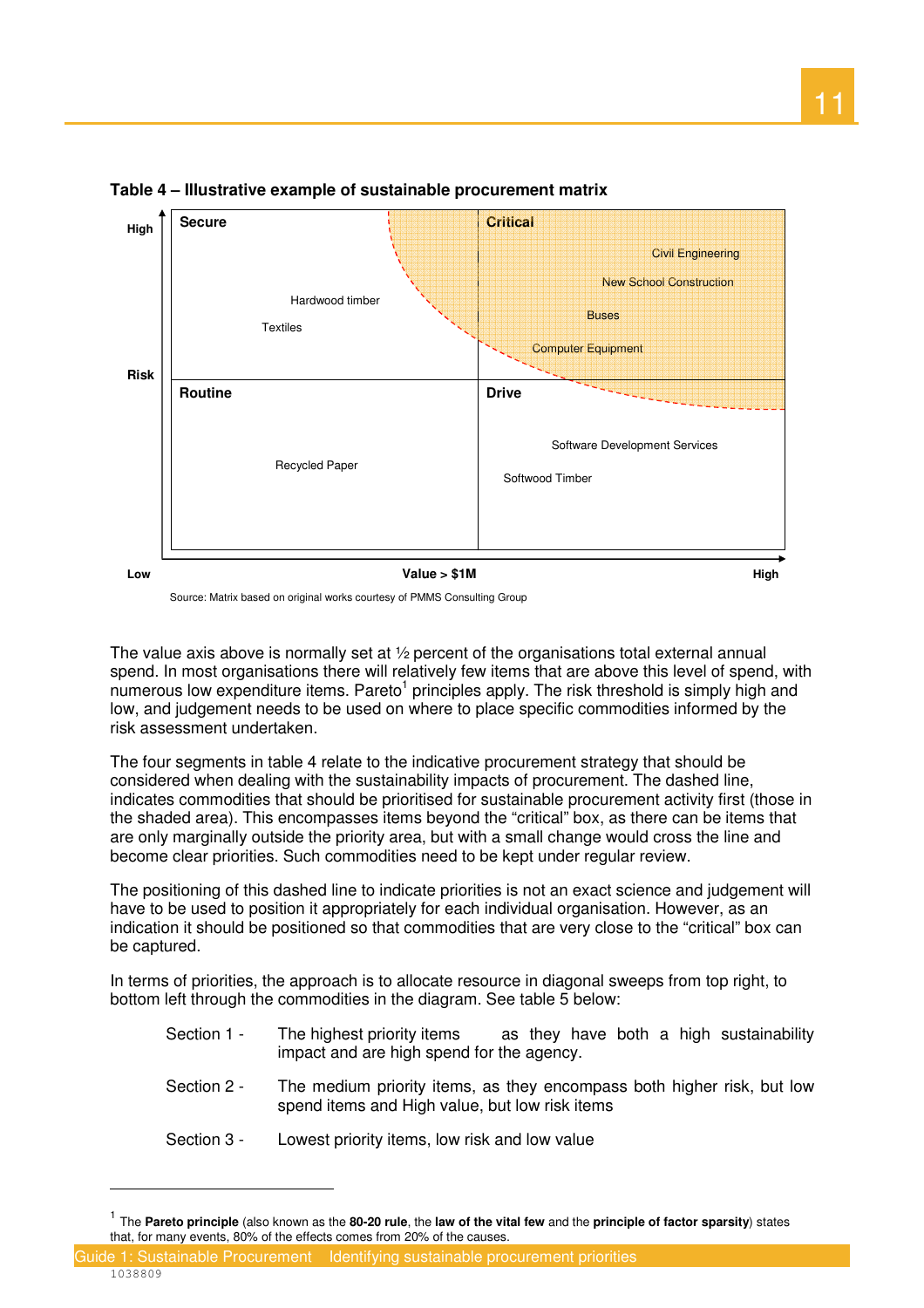Spend is a factor in this assessment, as it is both instrumental in influencing the supplier, is often indicative of volume consumed and is a useful measure to show % of overall organisational spend where sustainable procurement is taking place.



 **Table 5 – Illustrative example of sustainable procurement prioritisation** 

## **Determine the appropriate strategy**

 The analysis and positioning of commodities using a sustainability matrix does not only inform the priority that should be given to a particular commodity/spend area, but it also informs the indicative procurement strategy that should be applied as follows:

#### **Table 6 Suggested procurement strategy for "Acquisition" commodities**



Matrix based on original works courtesy of PMMS Consulting Group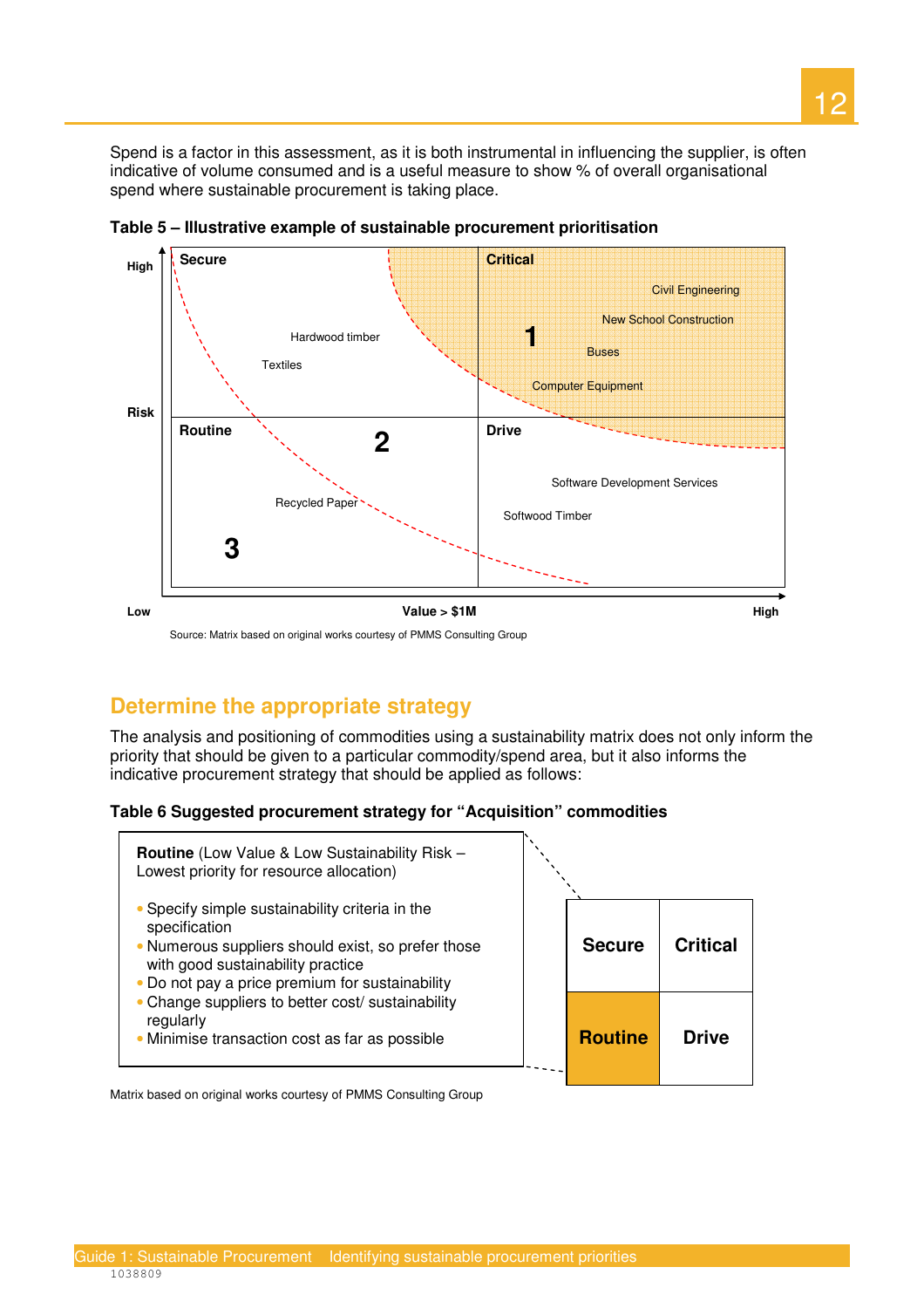



 **Table 8 Suggested procurement strategy for "Secure" commodities** 



could utilise if this contract goes wrong



## **Table 9 Suggested procurement strategy for "Critical" commodities**

| <b>Secure</b>  | <b>Critical</b> | <b>Critical</b> (High Value and High Sustainability Risk -<br>Highest priority for resource allocation)<br>• Focus on both sustainability and cost<br>• Develop a close supplier relationship                                                                                                  |
|----------------|-----------------|------------------------------------------------------------------------------------------------------------------------------------------------------------------------------------------------------------------------------------------------------------------------------------------------|
| <b>Routine</b> | <b>Drive</b>    | • Ensure suppliers selected operate in a sustainable<br>manner<br>• Specify minimum sustainability criteria in the<br>specification<br>• Challenge the suppliers for proposals to improve                                                                                                      |
|                |                 | sustainability and cost<br>• Negotiate hard to improve sustainability and<br>minimise cost<br>• Ensure supplier has a culture you can work with to<br>improve sustainability year on year<br>· Identify alternate suppliers/products/services you<br>could utilise if this contract goes wrong |

 The strategies shown above are indicative and give a general guide to overarching principles that should be considered when determining a sustainable procurement strategy for any given commodity. It is however, important to recognise that Procurement need to balance costs with other sustainability needs. As such the approach outlined is to drive costs down in low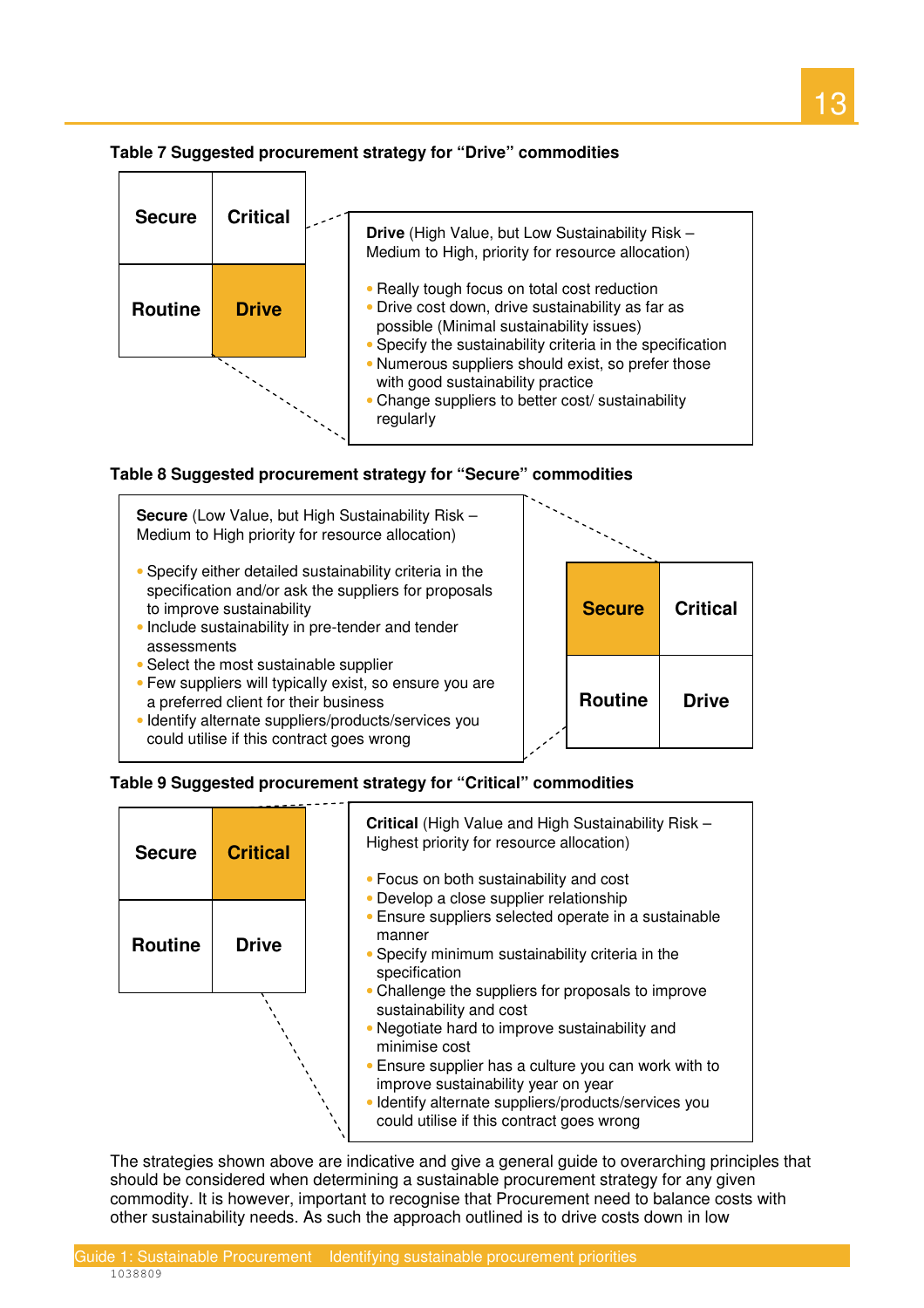sustainability risk commodities. It must however, be recognised that the more sustainable solution is not necessarily more expensive and Procurers must always have a tough focus on cost.

## **Minimising subjectivity in analysis**

 It must be recognised that sustainable procurement requires both quantitative and qualitative judgements to be made. Subjectivity is inevitable in a subject as broad ranging as sustainable procurement. It can however be minimised in two ways, firstly by comprehensive analysis of sustainability issues using a life cycle approach. That is examining in detail the sustainability impacts associated with every component at every stage of its life (raw material, manufacture, use and disposal) for a given good, service or work. However, this is rarely applied as it is time consuming and expensive to complete.

 Practically subjectivity is best minimised through consultation and teamwork, with a broad range of parties including suppliers. By combining different experiences, views and opinions this acts as a "sense check" and helps to ensure that any judgements made are as reasoned as possible.

 It is recommended that wide ranging consultation is undertaken to determine agency spend analysis, expenditure pattern verification (historic and forward planned) as well as sustainability risks in specific commodities and the finalised positioning of the commodity area on the sustainable procurement matrix.

 For day-to-day procurement activity consultation requirements can be minimal, in effect just liaising with the specifier or other experts concerning any proposed sustainability criteria. The degree of consultation necessary tends to increase as the procurement activity becomes more strategic, with items in the critical area often requiring much wider consultation on the proposed approach. As these items are both high value and high risk, it is crucial that the strategy adopted meets the needs of the organisation and therefore numerous stakeholders may need to be bought into the procurement strategy developed.

 Supplier or market consultation is also useful to ascertain market readiness to any sustainable procurement initiative. It must however be recognised that some suppliers may be resistant to change and to take their council without validating views more widely could constrain a sustainable procurement approach. The same is also true for internal clients and is symptomatic of any initiative that pushes boundaries.

## **Summary**

 Identification of sustainability impacts is a critical activity as it informs numerous actions throughout the procurement process. Importantly, it identifies the key areas of concern to the organisation and enables Procurement to focus its efforts for maximum return against any corporate sustainable development agenda. Furthermore, by having clear impacts identified it is possible for these to be turned into key risk questions for procurers that can then be applied to all commodities/expenditure areas to prioritise overall workload for a Procurement team.

 The analysis of an agency's expenditure is critical. If you are unable to identify what you buy, it is difficult to deliver improved commercial procurement and will be equally difficult to improve sustainability performance. In this sense, sustainable procurement is good procurement, it's about focussing on risk and value and delivering benefit to the buying organisation.

 By analysing the organisations expenditure patterns and assessing these for sustainability risk (using the key risk questions derived from the organisations sustainable development objectives), it is possible to prioritise procurement resource, focussing on highest risk/highest value expenditure first, delivering the highest benefit to the organisation. By segmenting this expenditure into a matrix:

| Critical    | -      | High Value and High Risk Expenditure |
|-------------|--------|--------------------------------------|
| Secure      | -      | High Risk, but Low Value Expenditure |
| Drive       | -      | High Value, but Low Risk Expenditure |
| Acquisition | $\sim$ | Low Risk and Low Value Expenditure   |